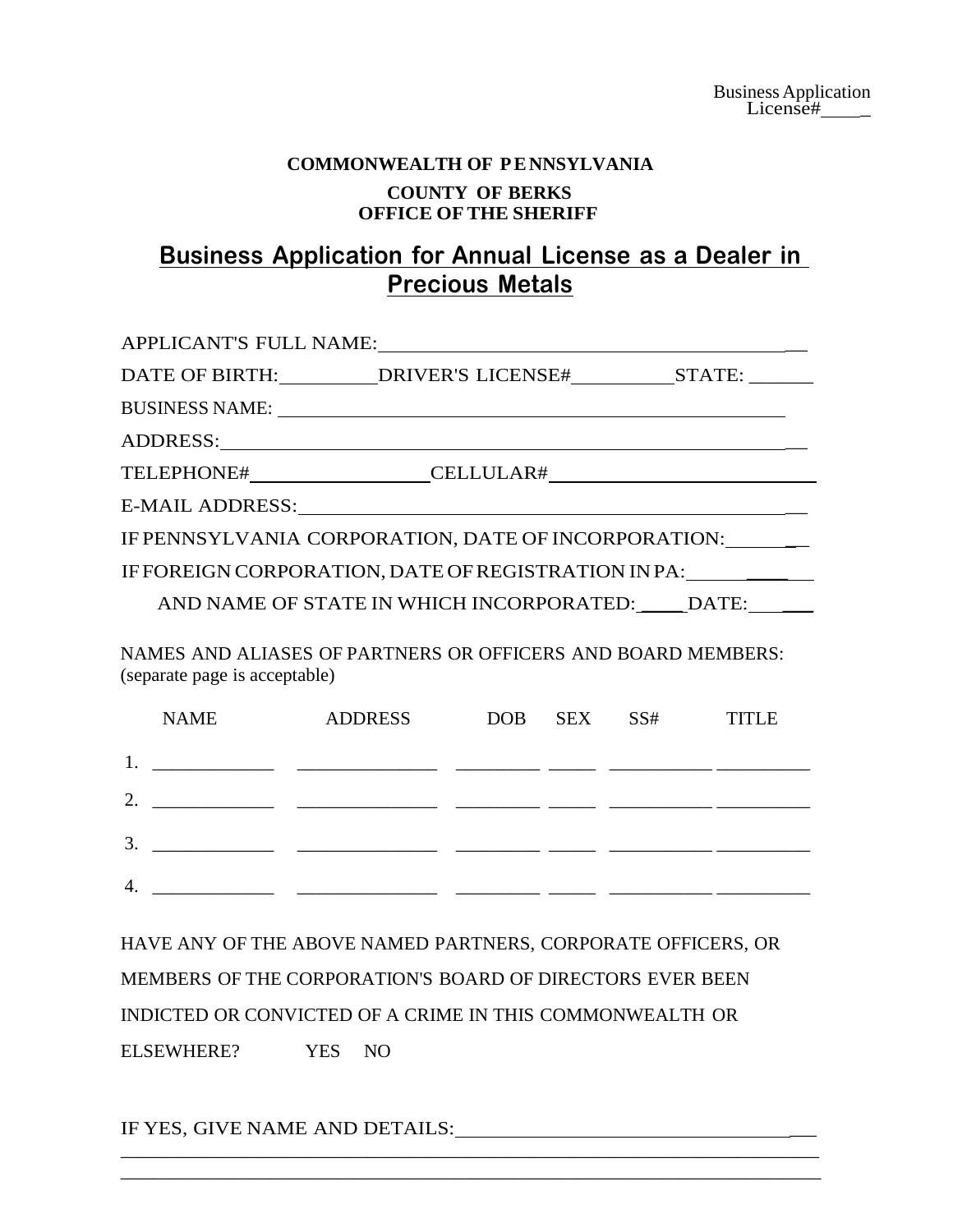HAVE ANY OF THE ABOVE NAMED PARTNERS, CORPORATE OFFICERS OR MEMBERS OF THE CORPORATION'S BOARD OF DIRECTORS EVER HAD AN APPLICATION FOR A PRECIOUS METALS DEALER LICENSE SUSPENDED, CANCELLED OR REVOKED BY ANY FEDERAL, STATE, OR MUNICIPAL

\_\_\_\_\_\_\_\_\_\_\_\_\_\_\_\_\_\_\_\_\_\_\_\_\_\_\_\_\_\_\_\_\_\_\_\_\_\_\_\_\_\_\_\_\_\_\_\_\_\_\_\_\_\_\_\_\_\_\_\_\_\_\_\_\_\_\_\_ \_\_\_\_\_\_\_\_\_\_\_\_\_\_\_\_\_\_\_\_\_\_\_\_\_\_\_\_\_\_\_\_\_\_\_\_\_\_\_\_\_\_\_\_\_\_\_\_\_\_\_\_\_\_\_\_\_\_\_\_\_\_\_\_\_\_\_\_\_\_\_\_\_\_\_

AUTHORITY? YES NO

IF YES, GIVE NAME AND DETAILS:

NAME OF OFFICE MANAGER: PHONE #

SIGNATURES OF PARTNERS OR OFFICERS:

| (1) | DATE: |
|-----|-------|
| (2) | DATE: |
| (3) | DATE: |
| (4) | DATE: |

\*For out of State or out of County applicants. The items purchased are required to be located and available for inspection for five (5) business days after the last day of the sale. The representative must call the Sheriff's Office with their contact information to comply with this requirement. These fields are required:

\*LOCATIONOFSALE: \_

\*DATE(S) OF SALE:

\*CONTACT NAME AND PHONE# \_

\*COPY OF CONTACT'S DRIVER'S LICENSE MUST BE ATTACHED TO THE APPLICATION

- HAVE YOU EVER HAD AN APPLICATION FOR A PRECIOUS METALS DEALER ORLICENSE REJECTED, SUSPENDED, CANCELLED, OR REVOKED BY ANY AGENCY? \_\_\_\_ YES \_\_\_\_\_ NO
- ----- HAVE YOU OBTAINED ALL REQUIRED MUNICIPAL PERMITS & LICENSES? \_\_\_\_ YES \_\_\_\_\_ NO
- HAVE YOU OBTAINED A SCALE CERTIFICATION FROM THE DEPT OF AGRICULTURE? \_\_\_\_ YES \_\_\_\_\_ NO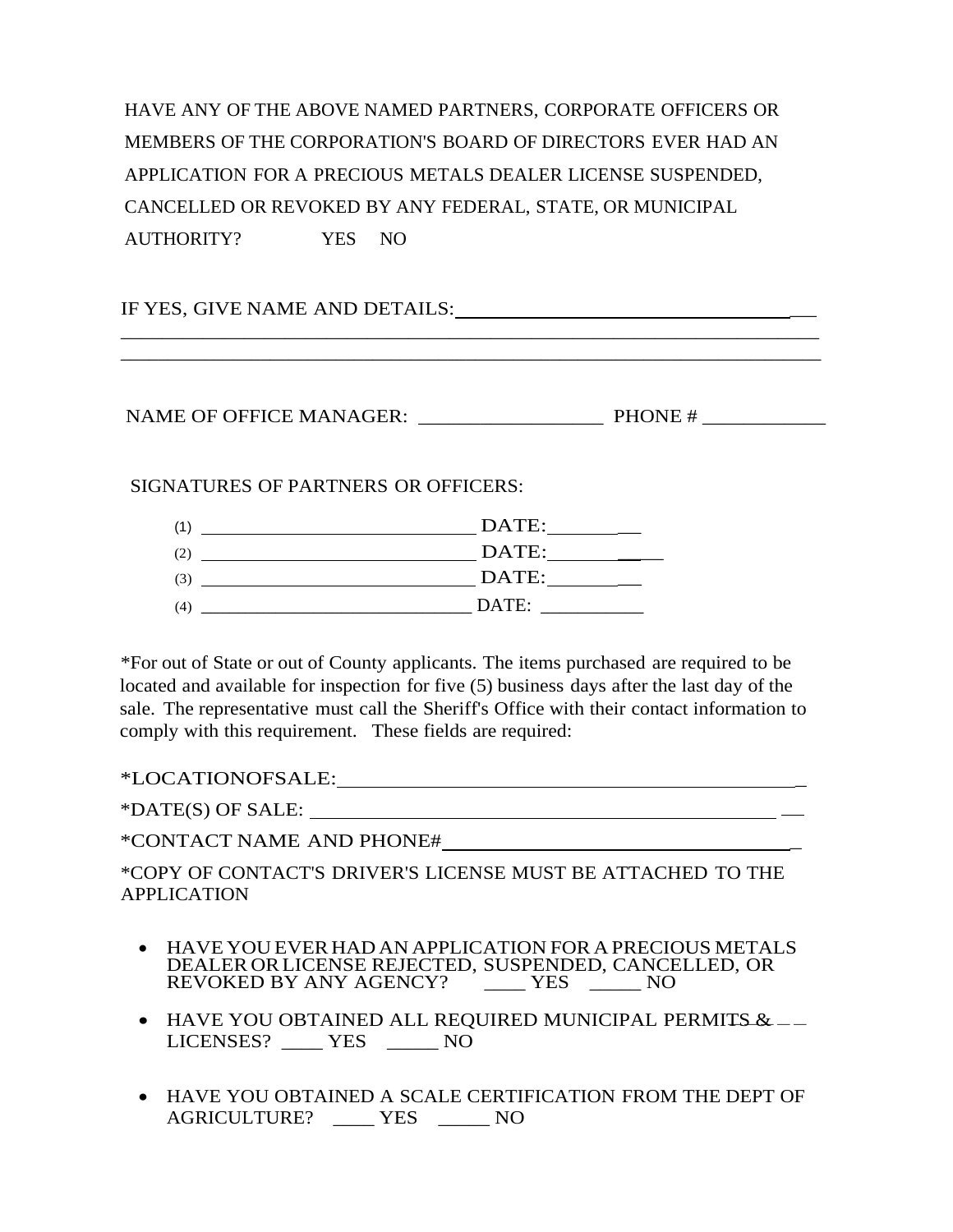- WILL THE ITEMS BE AVAILABLE FOR INSPECTION 5 DAYS AFTER YOUR PURCHASE? \_\_\_\_\_\_ YES \_\_\_\_\_ NO
- HAVE YOU READ AND UNDERSTAND YOUR RESPONSIBILITIES AS A LICENSEE? \_\_\_\_ YES \_\_\_\_\_ NO

I verify the. facts set forth in this application are true and correct to the best of my knowledge, information and belief. This verification is made subject to the penalties of Section 4904 of the PA Crimes Code (18 Pa. C.S. 4904) relating to unsworn falsification to authorities.

APPLICANT'S SIGNATURE DATE OF APPLICATION \_

#### **PLEASE RETURN COMPLETED APPLICATION ALONG WITH A \$55.00 CHECK MADE PAYABLE TO: Eric J. Weaknecht, Sheriff**

#### **SHERIFF'S OFFICE USE ONLY:**

BACKGROUND CHECK: University of the CHECK of the CHECK of the CHECK of the CHECK of the CHECK of the CHECK of the CHECK of the CHECK of the CHECK of the CHECK of the CHECK of the CHECK of the CHECK of the CHECK of the CHEC

DATE: BY: \_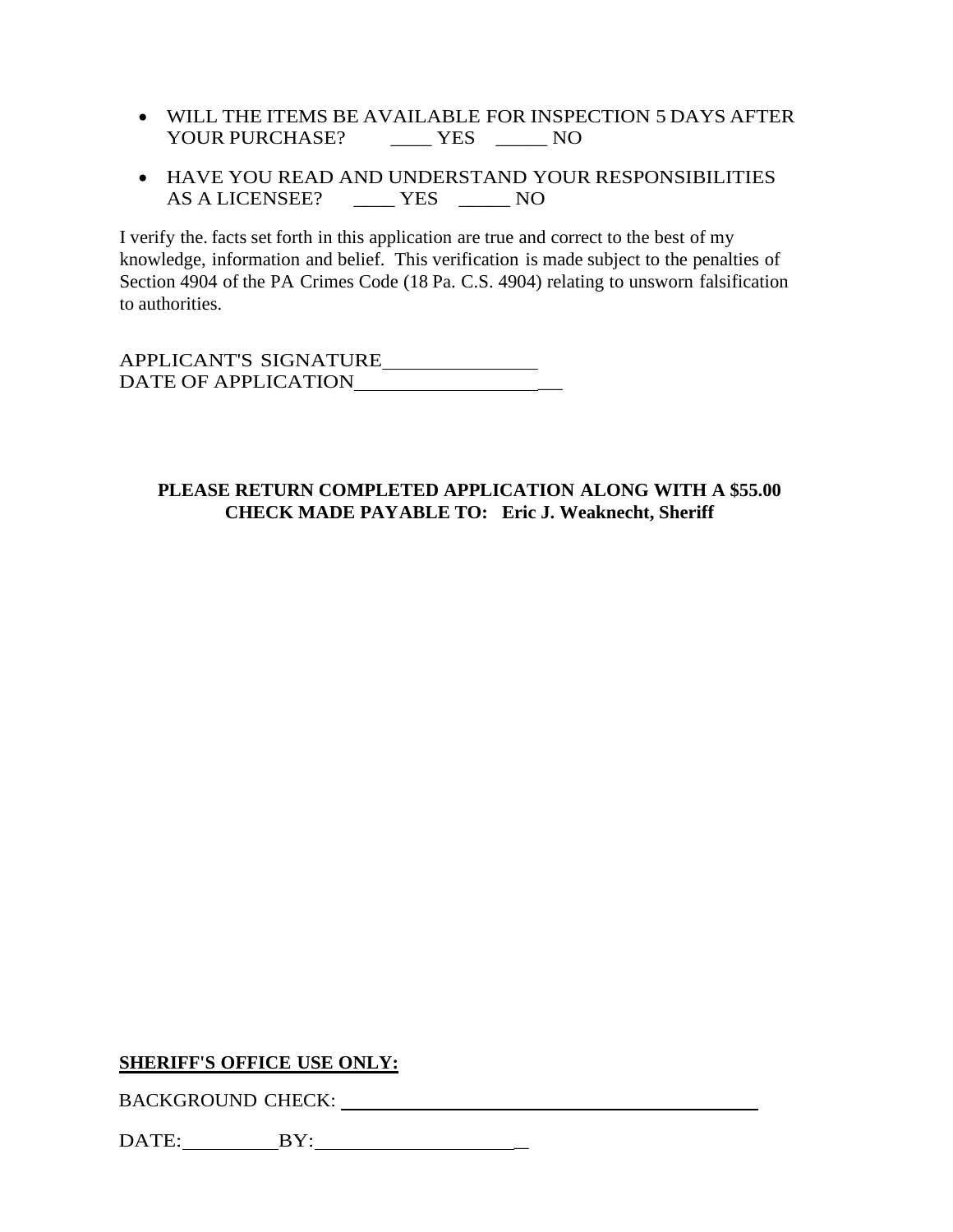### **Responsibilities of a Licensee for Precious Metals License**

A fee of \$50.00 plus \$5.00 for a 12 month license is required and must accompany the application. A money order, cash or cashier's check must be made out to Eric J. Weaknecht, Sheriff.

Customer Transactions will be electronically filed utilizing the Southwest Pennsylvania precious metals database found at **[www.papreciousmetals.com.](http://www.papreciousmetals.com/)**

Please contact the Sheriff's office to be enrolled into the new system.

1. Electronic Filing Requirement's

All precious metals transactions will be filed electronically using the following website: **[www.papreciousmetals.com](http://www.papreciousmetals.com/)**

- A. Valid Driver's License or passport photograph AND Driver's License number with issuing entity;
- B. Name, age, address of seller and A detailed and accurate description of property purchased, to include Brand Name and make;
- C. A Copy of each record to the District Attorney shall be uploaded into the electronic filing system found at **www.papreciousmetals.com**;
- D. Each piece of merchandise will be photographed separately and uploaded into the electronic form; however, if an item is part of a set such as earrings or cuff links, they can be photographed together and electronically filed
- E. A photograph of the seller OR seller government issued Driver's License or Passport shall be electronically filed and uploaded into the appropriate data field.
- 2. Dealers Retention of Precious Metals and Availability for Inspection
	- A. Records to be maintained by dealer for one **(1)**year and be available for inspection;
	- B. Precious Metals to be retained for five (5) full working days after report;
	- C. Out of State/County dealers are required to keep purchased items in the county for the required period and will be required to use the electronic filing system. ALL transactions will be required to use the approved electronic filing system found at **www.papreciousmetals.com**;
	- D. Precious Metals to be available for inspection by law enforcement officials of the Federal Government, the Commonwealth or any of its municipalities. No search warrant required.
	- **E.** Law enforcement to give notice when they believe item was stolen;
	- **F.** Each item of precious metal shall be retained within the county where purchased.
- 3. Purchases from Minors
	- A. Dealer shall require any minor to produce written authority of a parent, guardian, or person in loco parentis; a copy of the written authority of a parent or guardian shall be electronically filed using the "upload Driver's License *I* Passport" data field;
	- B. Minors to wait three (3) full working days for payment
- 4. Posting of Prices
	- A. Pricing for the purchase of precious metals shall be posted by the dealer in compliance with rules and regulations promulgated by the Department of Agriculture;
	- B. Prices shall be clearly visible to the public
- 5. Scales & Weighing Devices
	- A. Scales and other weighing or measuring devices used by dealers in precious metals shall be in accordance with rules and regulations promulgated by the Department of Agriculture;
	- B. Scales shall be certified on an annual basis. The Department of Agriculture Region 4 can be reached by calling 724-443-1585;